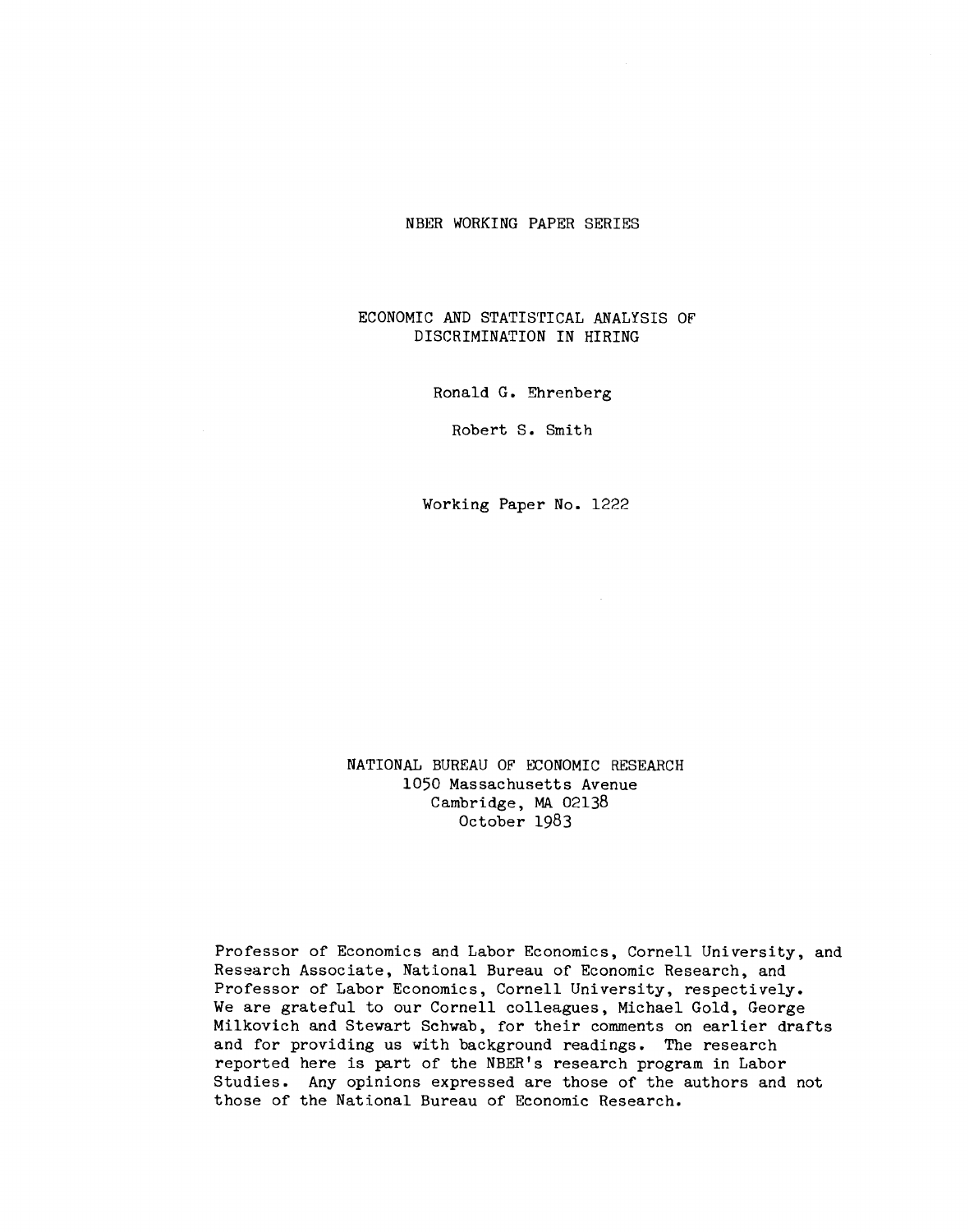## Economic and Statistical Analysis of

Discrimination in Hiring

## ABSTRACT

Legal and administrative determinations of employers' compliance with "equal employment opportunity" (EEO) requirements often hinge on the Issue of the availability of protected class members to employers. That is, courts and affirmative action review agencies compare the hire rates of protected class members (the ratio of the number of protected class members hired to the number who applied or who were potentially available) to the comparable ratio for other applicants, in assessing whether an employer's hiring policies meet the standards required of them by equal opportunity regulations. The purpose of this paper is to review what economic theory suggests affects availability and to analyze the extent to which these factors are considered in administrative or judicial decisions concerning hiring policies. In our analyses, we point out areas where there seem to be inconsistencies or unresolved issues.

> Ronald C. Ehrenberg Robert S. Smith Department of Labor Economics Cornell University Ithaca, NY 14853 (607) 256—3026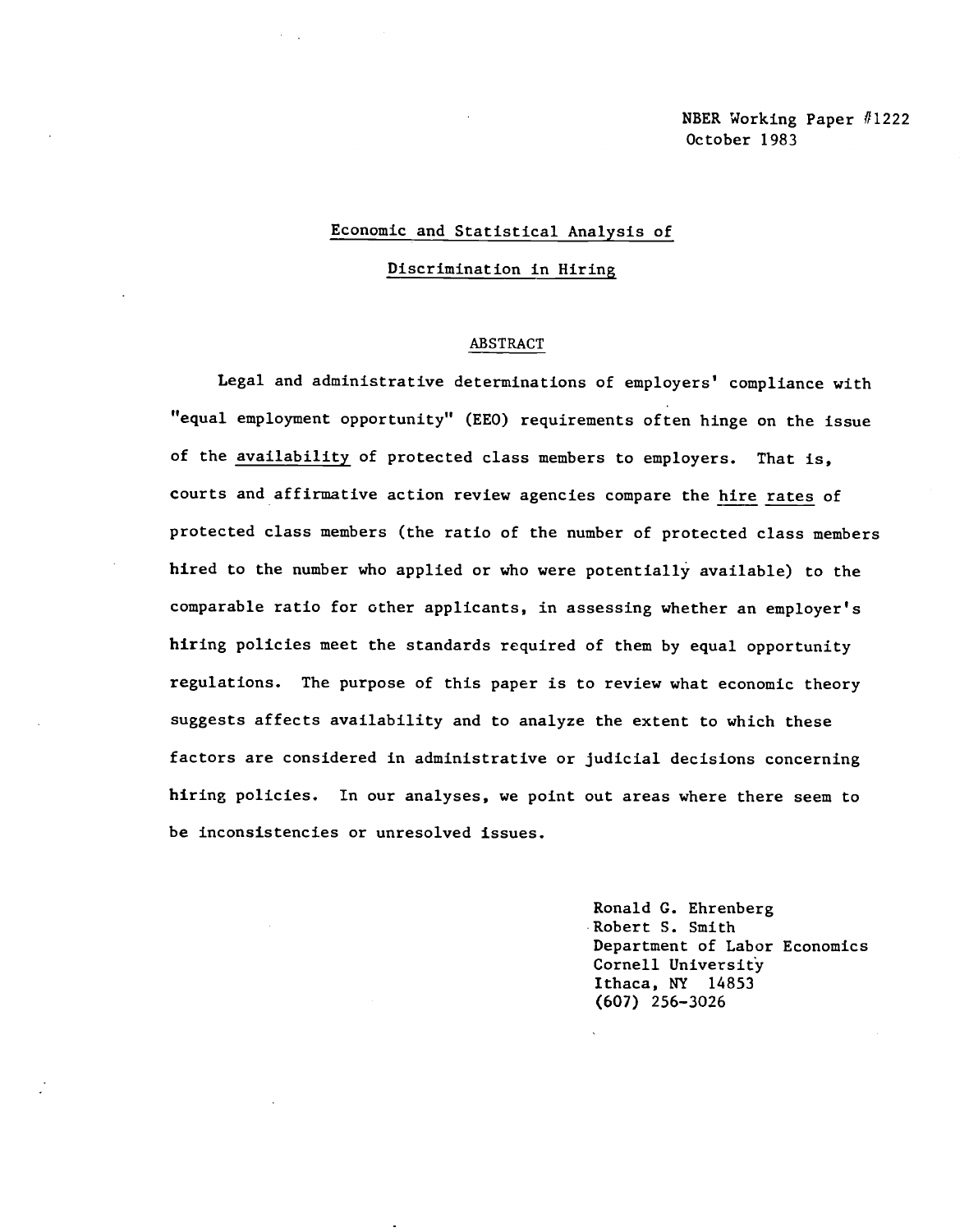#### I. Introduction

Legal and administrative determinations of employers' compliance with "equal employment opportunity" (EEO) requirements often hinge on the issue of the availability of protected class members to employers. That is, courts and affirmative action review agencies compare the hire rates of protected class members (the ratio of the number of protected class members hired to the number who applied or who were potentially available) to the comparable ratio for other applicants, in assessing whether an employer's hiring policies meet the standards required of them by equal opportunity regulations. The purpose of this paper is to review what economic theory suggests affects availability and to analyze the extent to which these factors are considered in administrative or judicial decisions concerning hiring policies. In our analyses, we will point out areas where there seem to he inconsistencies or unresolved issues.

### II. An Economic Model of Availability

As a rough approximation, once individuals have decided to seek work for pay, the characteristics of the ultimate employee—job "match" will be influenced by both employee behavior and employer policies. Below, we discuss these influences as they pertain to the issue of availability.

## A. Human Capital Decisions

Searching and/or training for a job often entail an investment by the employee associated with schooling, with on—the—job training that initially is paid for by lower wages, with a geographical move, or with the costs of quitting one job and looking for another. These Investment costs represent barriers to occupational and geographical mobility, but not insurmountable ones in most cases. Workers will change occupations, domiciles and employers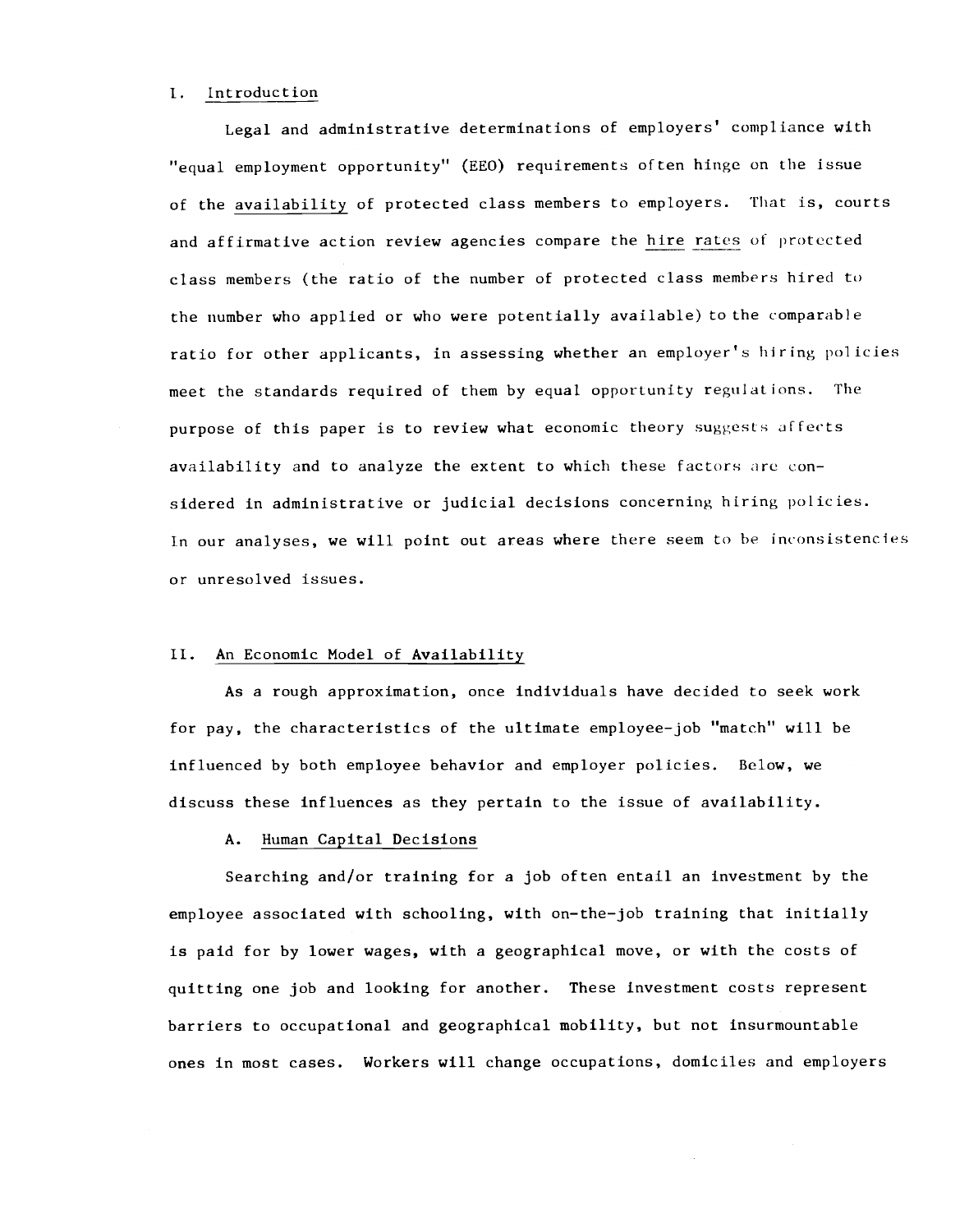if the expected long-term gains are large enough to outweigh the initial transactions costs.

Human capital theory has two major implications for the calculation of "availability." First, not all of the protected class workers who consider themselves in a given occupation are equally available to an employer seeking employees to fill that job. The pecuniary and psychic costs of making geographic changes appear to rise with distance, so that in "national" or "regional" labor markets not all potential applicants are equally likely to be interested. Persons with working spouses also face higher costs of mobility, other things equal. Likewise, those currently without employment tend to have lower opportunity costs of accepting <sup>a</sup> given offer than those with a job, and even among the latter group transactions costs will vary with the wage and compensation characteristics of the current job. Finally, the long-term gains from a human capital investment fall with age, so that older workers tend to be less mobile ("available") than younger workers. Because the age distribution of the labor force varies by race and sex, the proportions of the labor force actually "available" in a labor market probably differ by race and sex.

Second, those not currently "in" the labor market from which a firm is hiring may be induced to join if the net returns are high enough. Employers normally hiring only those workers in the local area can induce workers to move in from other areas if their compensation offers are sufficiently high. Similarly, workers will change occupations when the long—run net benefits are large enough. Thus, the concept of a particular occupational/geographic "labor market" containing a fixed number of workers is a simplification that ignores mobility among workers.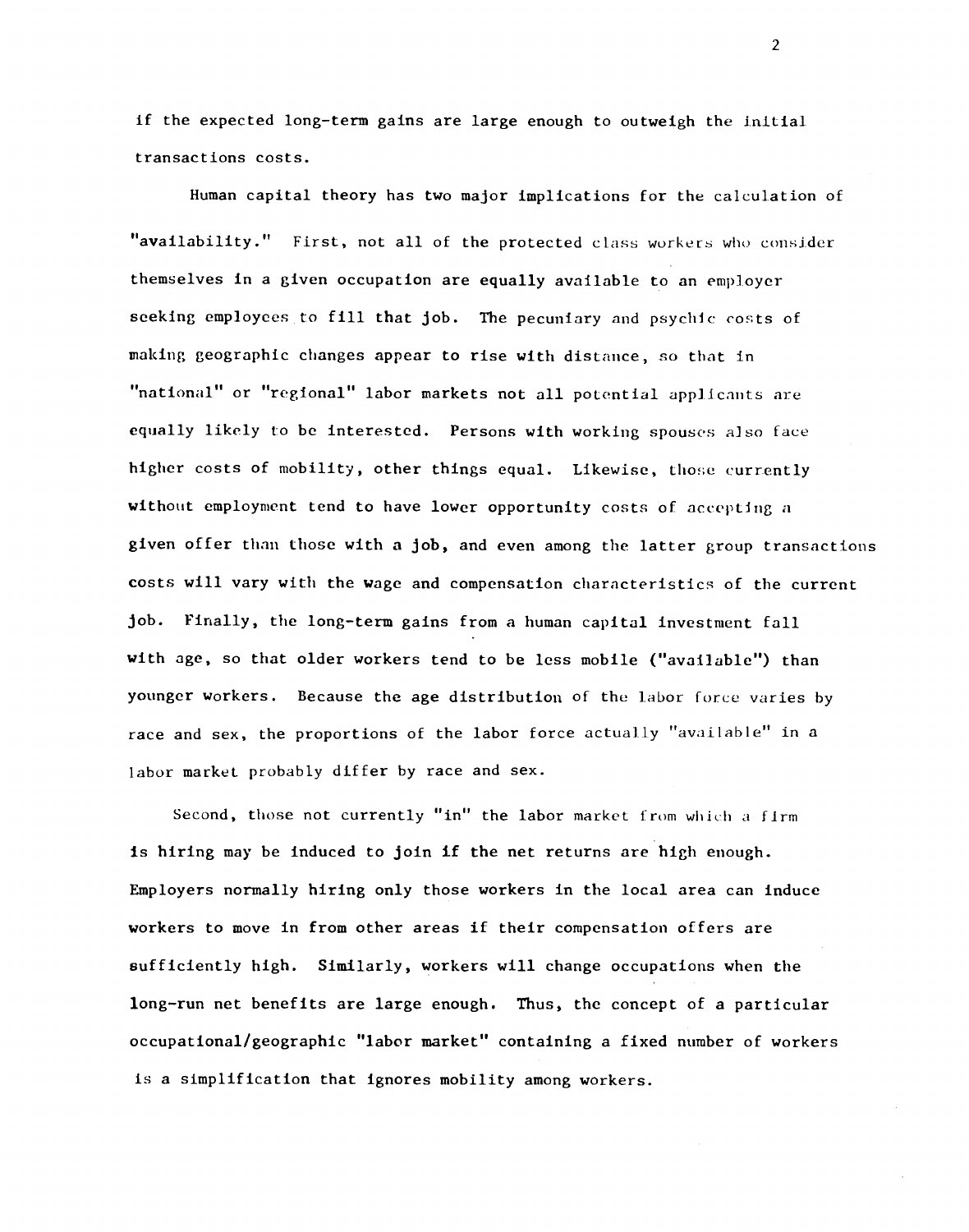### B. Employer Policies

Participation and human capital decisions are usually modelled in terms of general, market incentives -- incentives that are normally beyond the control of one employer. However, an individual employer's policies clearly do affect the number and quality of its applicants, and It is to a brief review of the effects of these policies to which we now turn.

1) Size of Recruiting Area. Firms offering relatively generous compensation packages will attract larger numbers of applicants. The generous compensa-Lion will offset high commuting costs for many workers who live far away from the plant and tend to enlarge the geographic size of the firm's recruiting area.

Psychic and pecuniary costs of commuting, however, vary with sex, income level, and distance. Therefore, the geographic radius from which a given plant can draw applicants may differ by race and sex, and the interest of workers in the recruiting area will decline with distance from the plant. The willingness of a firm to pay higher wages depends on Its ability to enlarge the number of Its applicants and the payoff from doing so. Thus, unskilled jobs where worker selection need not be very careful may have smaller recruiting areas than more skilled jobs in the same plant where stringent screening is required.

2) Applicant Quality. Compensation policies of a firm can also affect the quality of its applicants. At lower compensation levels, only those whose current wages are very low will tend to be "available" to a firm. At higher levels, those available will include workers currently receiving higher wages. Because high wages can be presumed to reflect high productivity, higher wage offers by a firm will tend to attract more applicants of higher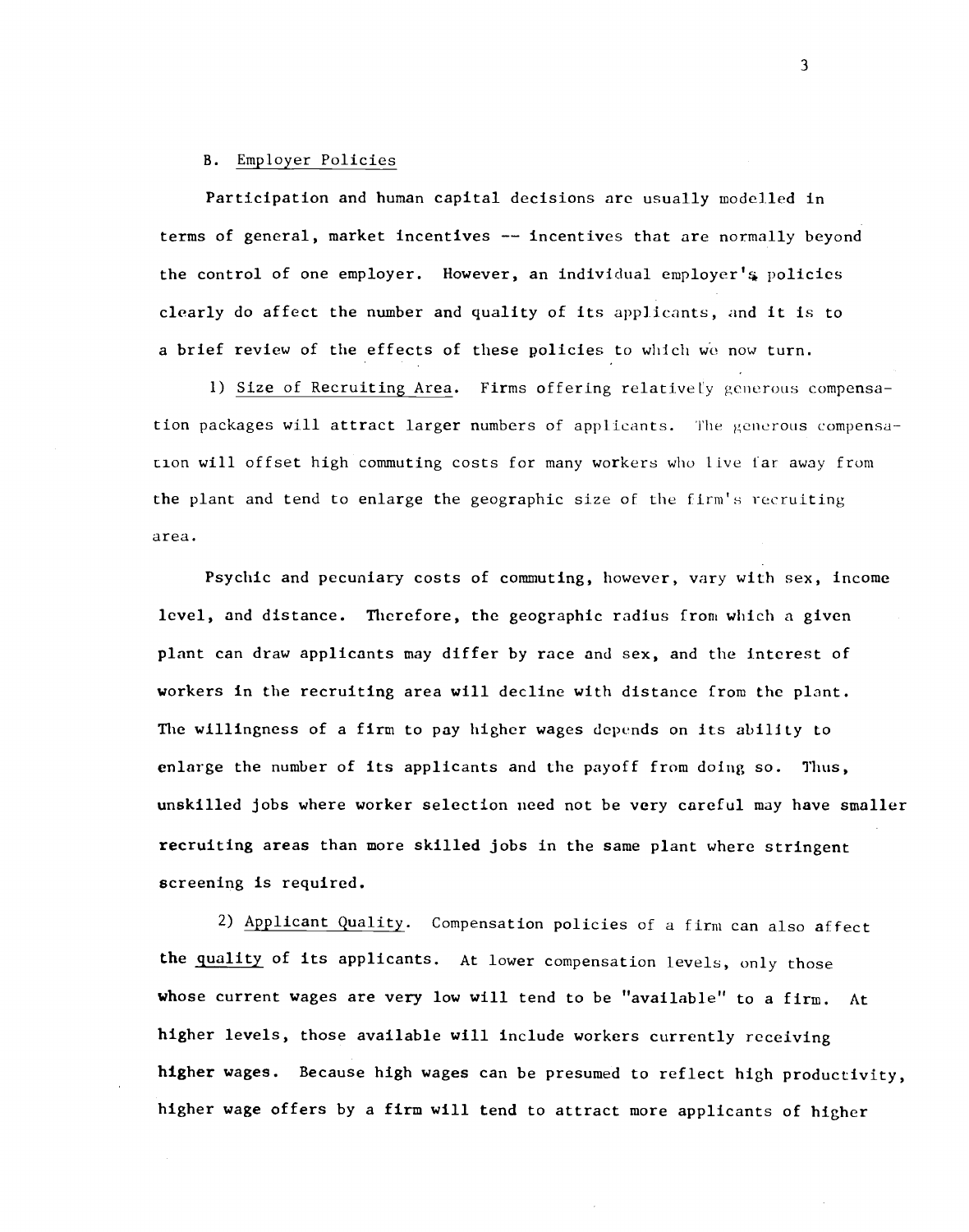average productivity. The quality—increasing effects of higher wages, however, could be offset by dilution associated with the increased probabilities of attracting more distant applicants. Thus, while the number of high—productivity applicants will rise as wages increase (causing the average quality of successful applicants to rise), It is not possible to assert a priori whether high—quality applicants will form a larger proportfon of total applicants.

Another factor affecting the quality of those hired is the recruiting strategy of the firm. Some firms will, as above, offer high wages and select the best from a large number of applicants. Others will offer low starting wages and train previously unqualified new hires for their jobs. Training offered may be general in nature, in which case it is paid for by the employee in the form of low initial wage rates. If training is employerspecific, both employer and employee will tend to share in its costs and agree to a post—training compensation policy that discourages the other from unilaterally severing the employment relationship. Thus "high-training" strategies can substitute for "high wage" policies, with predictable effects on hiring standards, the quality of applicants, wage rates and later mobility.

3) Sex and Race Composition of Applicants. Other aspects of a plant's employment package can affect the sex and race composition of applicants. A reputation for discrimination is one , but beyond that are such things as career ladders, fringe benefit packages, and plant location. Some plants maintain an "internal labor market," where new entrants are initially placed in low—responsibility, low—paying jobs but offered a succession of internal promotions later on. Employers look for qualities beyond the entry—level job, and the employees who find these jobs attractive are those who have a relatively long planning horizon and/or low discount rates. There are likely to be cultural and/or wealth differences by race or sex that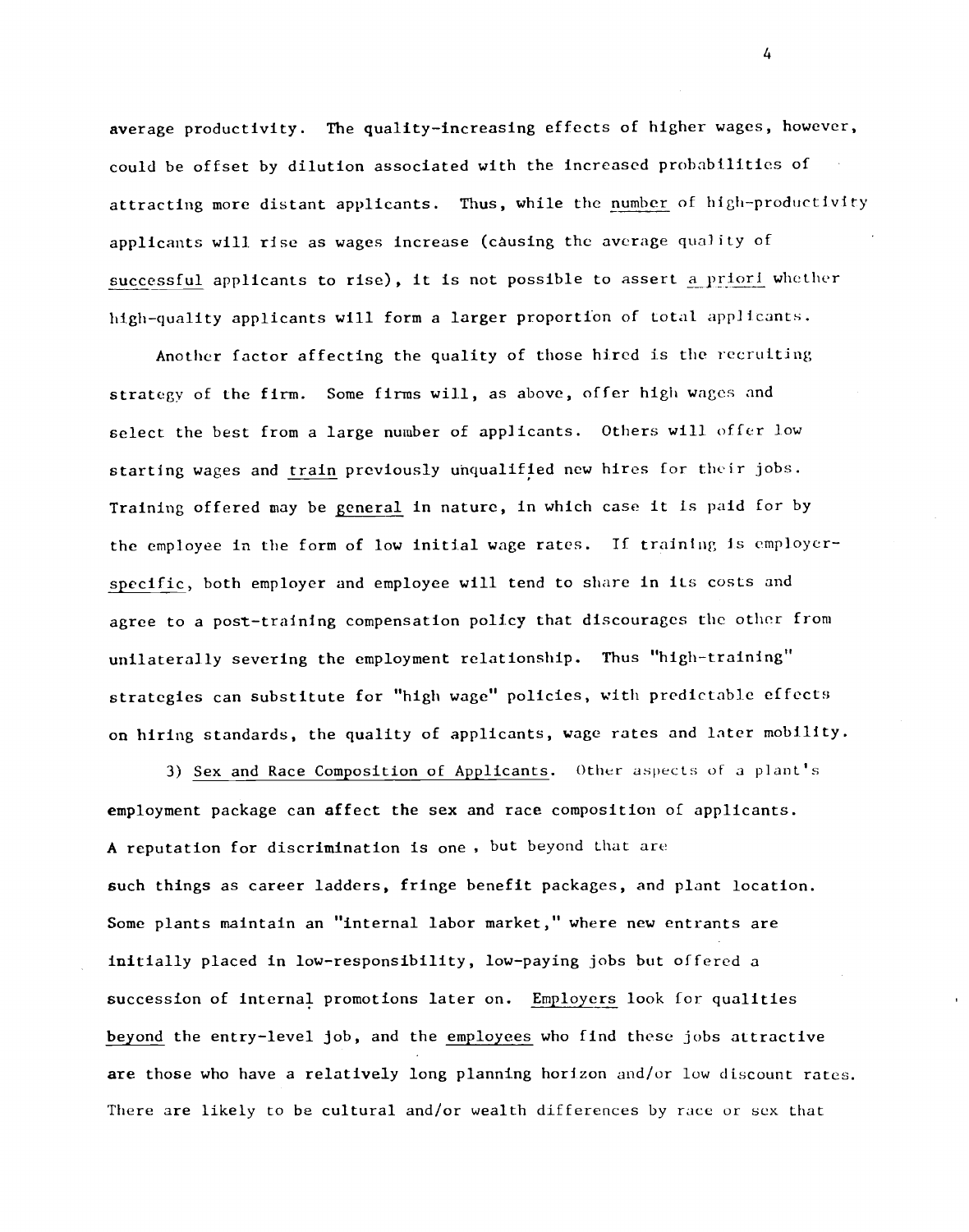affect planning horizons and/or discount rates——and these factors will in turn influence the proportion of protected class workers who both apply for such jobs and are ultimately hired.

Fringe benefits form an increasing proportion of most compensation packages, and they can subtly affect the race/sex mix of applicants. The fundamental characteristic of fringe benefits is that they are not paid in currently spendable cash; they are in—kind or deferred payments whose primary advantage to an employee is their income tax treatment. Because tax breaks are more valuable for high—income people, fringe benefits are of least value to the poor. Low wage and low-wealth workers will tend to prefer cash; thus, compensation packages that offer high fringe benefits and lower wages will attract fewer minority applicants. Married women, who are perhaps already covered by medical insurance (say), may also be less attracted by compensation packages heavily weighted toward particular fringe benefits.

Finally, the locational decisions of a firm will affect the race and sex composition of its applicants. Locating near pleasant suburban residential areas will tend to attract more women than locating near nonresidential areas. Similarly, locating near minority "ghettoes" will attract more minorities than locating near distant suburbs. Land values, access to transportation and access to customers, as well as the availability of labor, all affect locational decisions.

#### III. Operationalizing the Conceptual Framework

Given the above framework, it is interesting to ask how the criteria and evidence used in discrimination in hiring cases relate to it. To do so, we trace how the courts have treated a number of issues including the geographic dimensions of a firm's labor market, the pool of potential applicants, and the determination of which applicants or potential applicants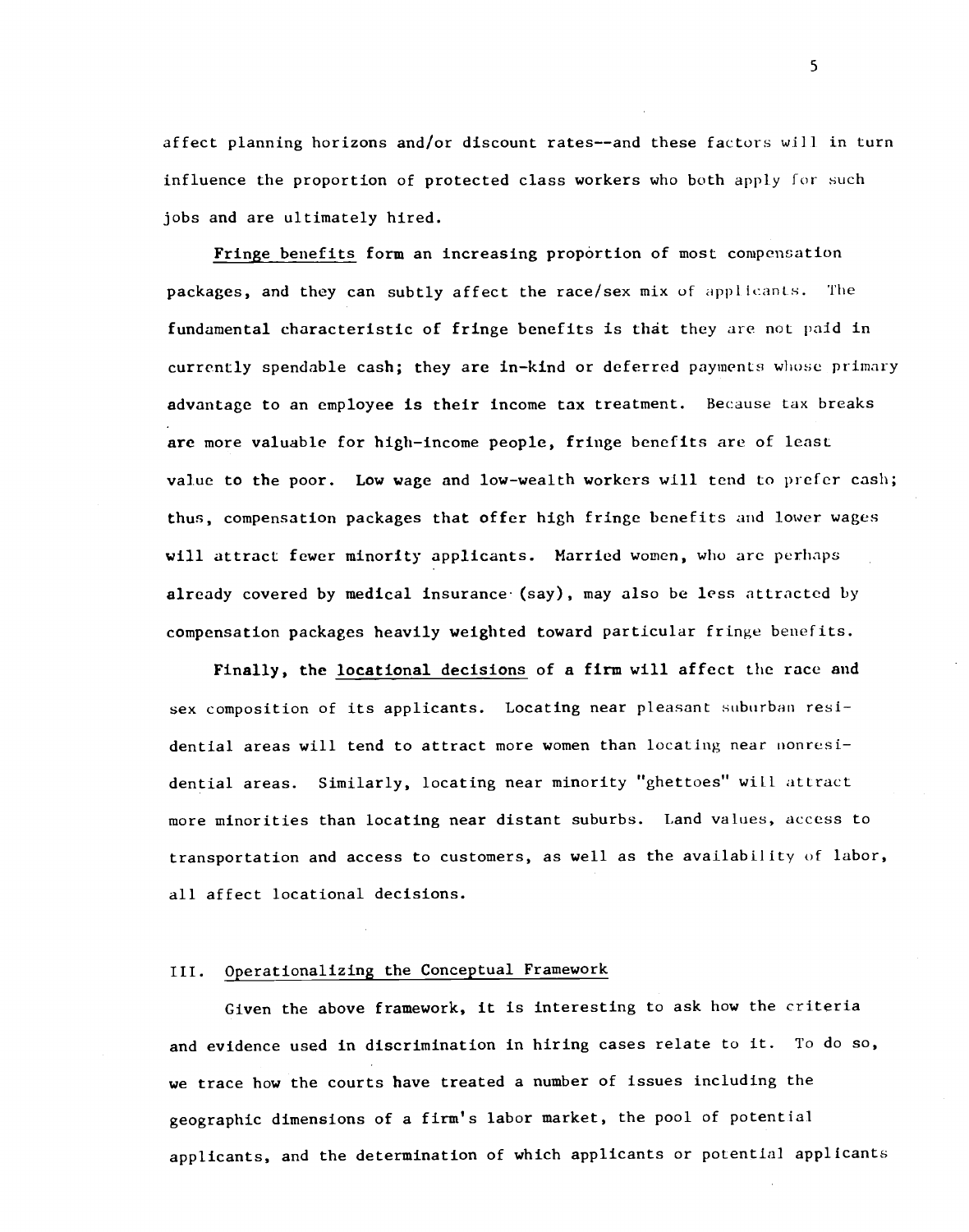are qualified for particular jobs. The discussion that follows is nontechnical in nature; citations to specific legal cases to support our impressions are found in the footnotes (available from us on request). To anticipate, we find that while the courts have moved increasingly towards using criteria and evidence that are consistent with economic and statistical analyses, in some cases they have not moved quite far enough.

A. The Geographic Dimension of a Firm's Labor Market

Early cases arbitrarily specified the extent of a firm's labor market by geographic boundaries, such as a state, SMSA, or county. However, such a broad specification ignores a firm's location within an area; since an Individual's willingness to work for a firm depends upon commuting time and costs, where a firm is located will affect its potential labor supply. Moreover, the higher the compensation a firm offers, the greater the distance potential applicants will be willing to commute. Hence, the relevant geographic labor market is a firm-specific concept and depends both on the firm's location and its compensation policy.

Subsequent cases have adopted such a view and defined a firm's labor market by reference to actual commuting patterns of its workforce or applicant pool and/or by reasonable expected commuting patterns.  $2^{2}$  For example, with respect to the former criterion, the numbers of qualified (to be defined below) protected and nonprotected class individuals in each area is sometimes weighted by the fraction of a firm's employees (or applicants) who reside in the area to compute an overall availability rate.<sup>3</sup> With respect to the latter, the weights assigned to each residential area are sometimes assumed to decline monotonically with the distance between the area and the firm.<sup>4</sup>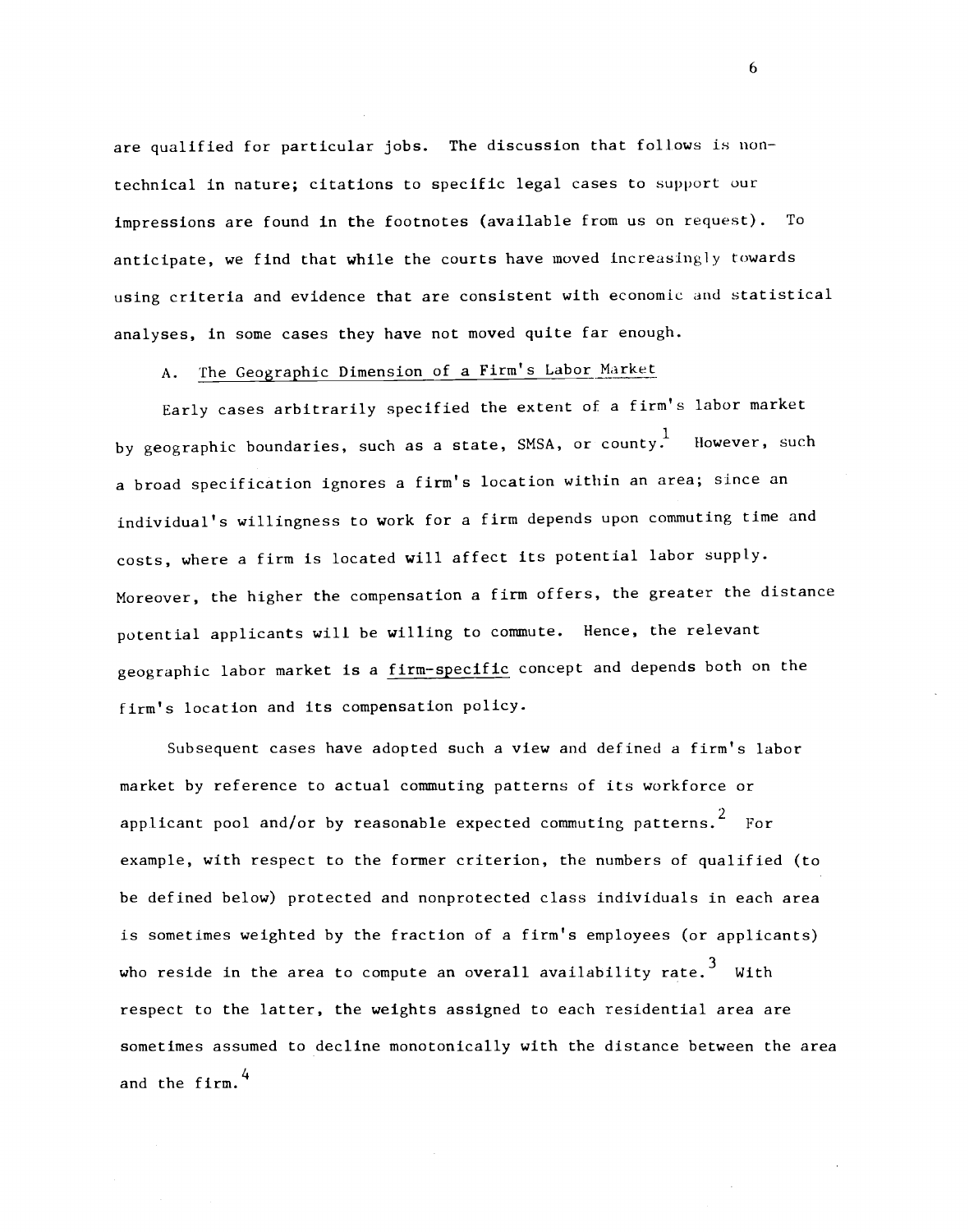To date, the courts appear to have overlooked the fact that willingness to commute differs by race and sex. There is much evidence that females tend to live closer to their jobs than males and some evidence that nonwhites commute shorter distances than whites.  $5$  To the extent that these differences reflect voluntary labor supply decisions, this suggests that in computing availability ratios the weights assigned to each residential area might be reasonably expected to differ by gender or race. For example, a function relating the fraction of male applicants from a given residential area to the distance of that area from a firm might start (at 0 distance) lower but extend farther out than the comparable female function.

Other things equal, as we move to more highly skilledand compensated workers, commuting costs become relatively less important and the size of the local labor market expands; a tendency the courts have recognized.<sup>6</sup> However, the courts have been less consistent with economic theory in their treatment of availability in national labor markets, markets for highly skilled professionals where the job search by both employers and potential employees is truly national in scope. To say that a market is national is not to say that a given firm's chances of attracting employees from all areas of the country are equal. For example, professionals raised and trained in the "sunbelt" may have strong nonpecuniary preferences for remaining there rather than moving to a snowbelt state. Moreover, we know that interstate migration rates decline with distance, even for highly skilled professionals. Finally, firms located In Isolated small towns may face problems in attracting professionals with career—oriented spouses because the chances of the spouse's finding an acceptable job offer In such a town may be ouite low. Court cases that use national availability data for professional employees appear to ignore these considerations.<sup>7</sup>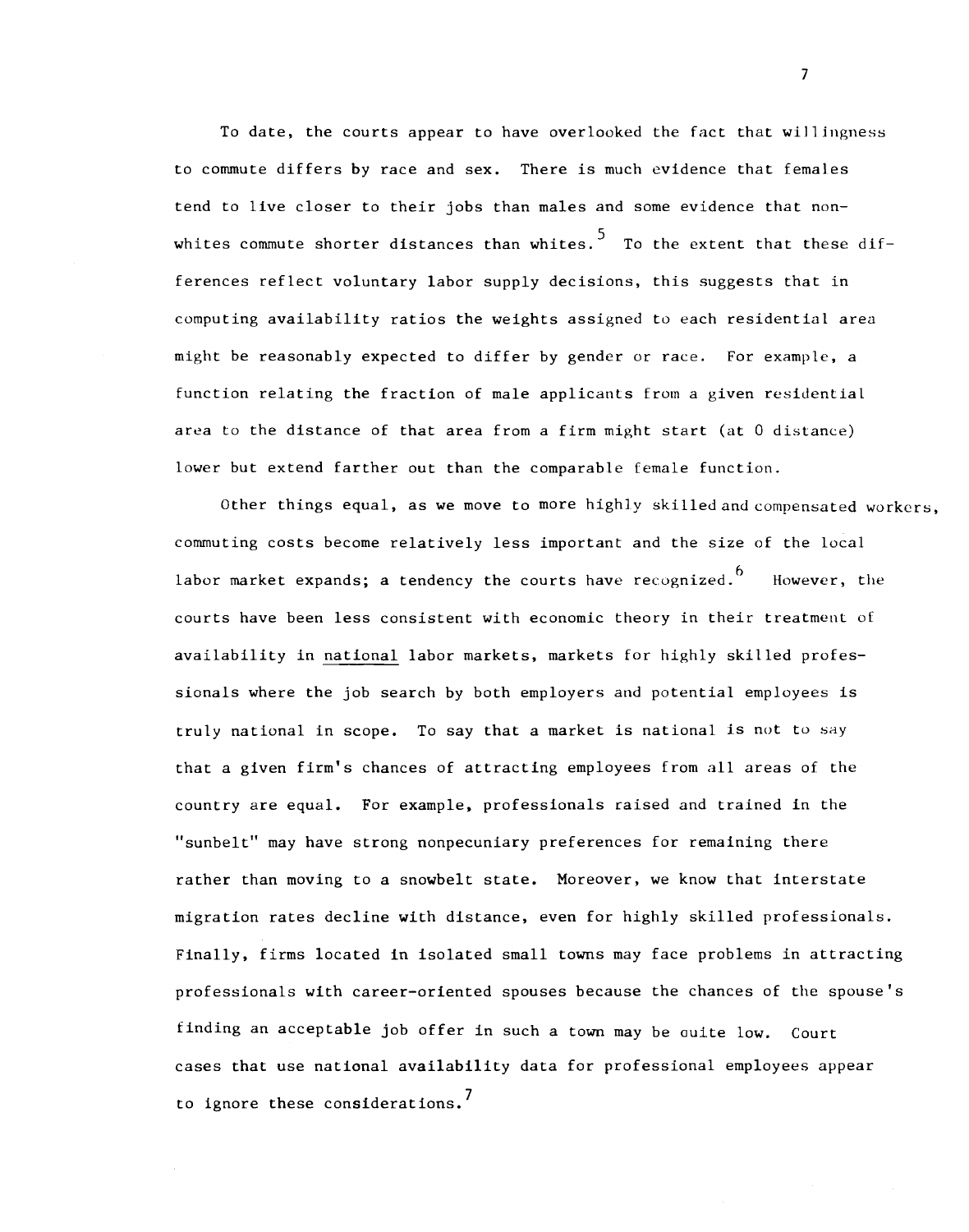### B. The Pool of Potential Applicants

While the earliest court decisions permitted the use of population representation as an appropriate standard for availability,  $8$  it was soon realized that population figures included individuals who were not available for work (e.g., the aged, young children, individuals in institutions). Later cases moved to the use of civilian labor force data<sup>9</sup> and, in cases where occupational qualifications could be established, to the use of the qualified civilian labor force.  $10$ 

Although this is clearly movement in the right direction, a number of thorny conceptual issues remain; these all relate to the fact that the stock of qualified individuals in an area is not equal to the flow of potential applicants to a firm. First, the civilian labor force consists both of employed and unemployed workers and, as noted above, the response of each group to job offers is likely to be different. Some work by economists has considered the possibility of using a "reservation wage approach" to compute the number of potential applicants, but it is unclear how the courts will react to this methodology.  $11$  It is clear, however, that employed and unemployed workers should not be given equal weight in computing availability numbers; since unemployment rates differ by race and sex, to do so would bias availability comparisons.

Next, In computing applicant pools, the focus in court cases is often on the total stock of "qualified" individuals In the labor market. As Is well-documented, however, the probability of voluntary turnover declines with age. The focus should more appropriately be on relatively young employed workers in a labor market, with older more experienced workers receiving less weight in the computation of availability. Put another way, the flow of new hires should be contrasted to the flow of potential applicants, not to the stock of existing employees in the labor market. If the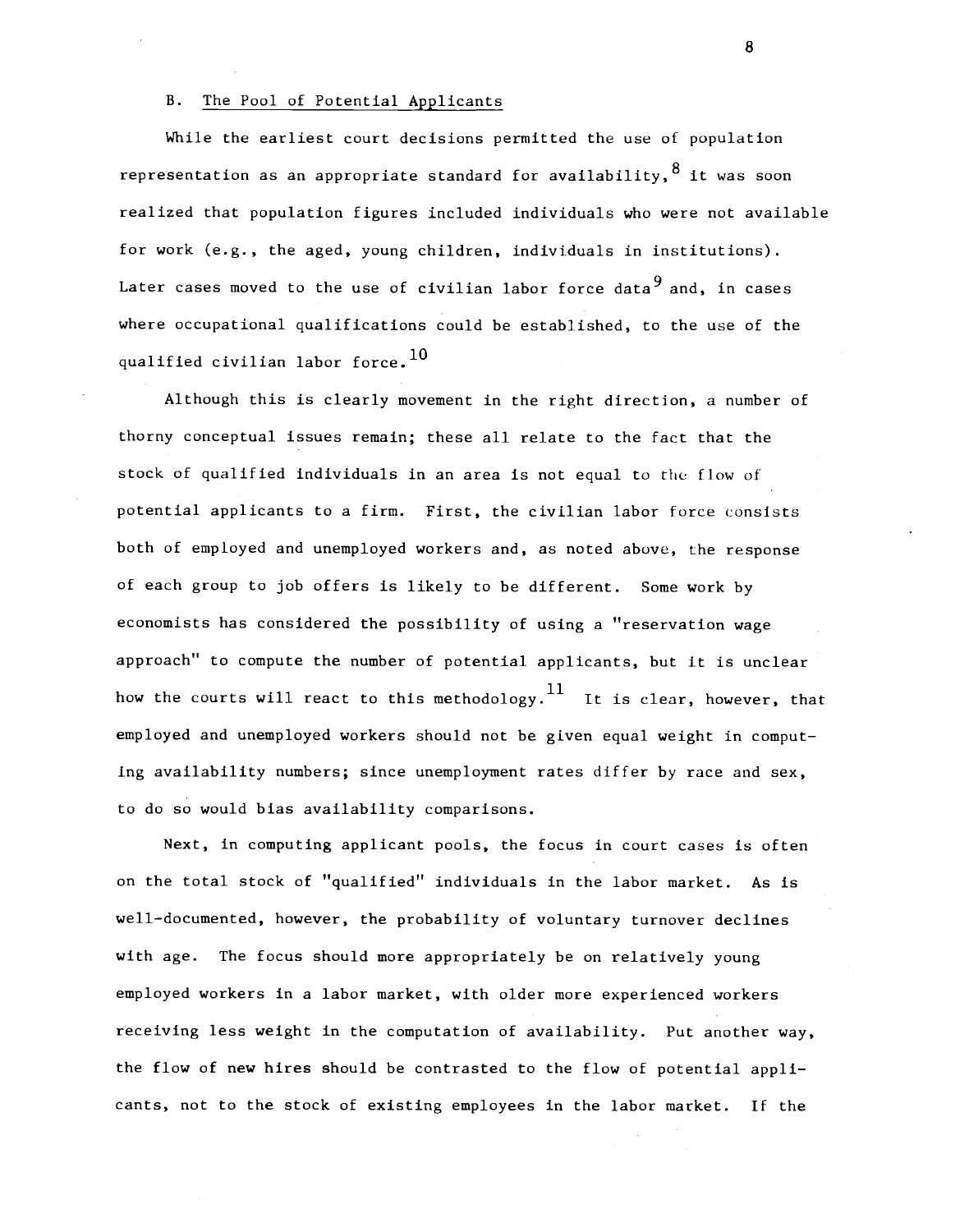protected class proportion of new entrants exceeds their proportion of all employees (due to increased minority population and female labor force participation rates), the former proportion will lead to higher standards being set for protected class hiring. While it is now routine for universities hiring at the assistant professor level to focus on the share of protected class members in the new Ph.D. pool, it is our impression that in most other cases, older individuals are assumed to be equally "avaitable" to a firm as younger oners.

Finally, a firm's compensation policy may affect the fraction of minorities or females in its potential applicant pooi for at least two reasons. On the one hand, if reservation wage functions differ for minorities or females in the applicant pool will vary systematically with a firm's wage policy.<sup>12</sup> On the other hand, holding total compensation fixed, firms that offer high wages but lower fringe benefits may generate— for reasons noted above——more female and minority applicants than those that offer low—wage/high—fringe packages. To date, the courts do not seem to have realized that a nondiscriminating firm's compensation policy may affect the race/sex composition of its potential applicant pool.

## C. Which Potential Applicants Are Qualified?

In a number of cases dealing with skilled and semi—skilled workers, the courts have ruled that occupational representation is an appropriate availability standard.<sup>13</sup> In some cases, for example those dealing with teachers, determining who is qualified to be hired is straightforward (employed teachers and other individuals who meet state or local teacher certification requirements). In other cases, however, qualifications are much more nebulous. While some jobs require very specific skills and prior occupational experience, others may require only general age/education/labor market experience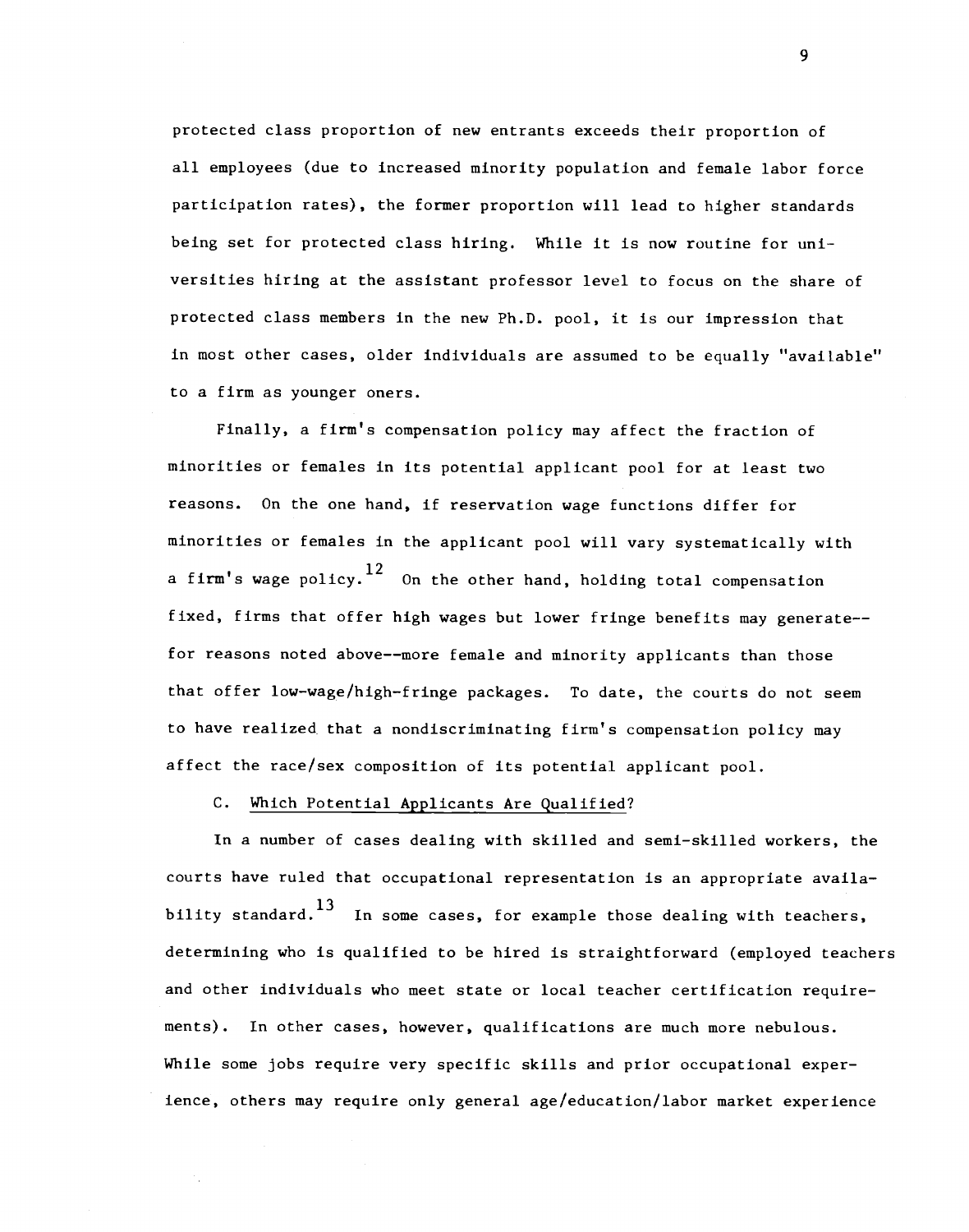credentials. It is clear that no general guidelines will emerge here.

What about the question of training? While a 1977 General Services Administration document defined availability to include those ". . .who are capable of acquiring those skills within a reasonable period of time,  $n^{14}$ we find no evidence that the courts have adopted this position. We believe this to be wise, for one knows from human capital theory that the costs of all general training, and some share of the costs of specific training, must be "borne" by workers if firms are permitted to maximize profits. Hence, If already trained workers were available, firms would hire untrained workers only If the latter were willing to accept lower wages and/or forgo training opportunities. If the protected class workers were disproportionately concentrated among the untrained (rather than the trained), and the courts counted such workers among the available set, then one of three outcomes woulc necessarily occur even In nondiscriminating firms: (1) New hires from the protected class would receive lower rates, on average, than other new hires; (2) the protected class new hires would be more likely than these others to be shunted into dead—end jobs that provide no training opportunities; or (3) firms would be constrained from maximizing profits. Since the first two outcomes might erroneously lead to allegations of discrimination and the third might reduce the number of nondiscriminating employers, none of the three outcomes seems socially desirable.

Finally, given a qualified applicant pool, the courts have agreed that employers have the right to choose the subset of applicants that they consider to be the most qualified.<sup>15</sup> However, it is not sufficient to argue that explicit or Implicit hiring standards (e.g., test scores or education levels) are believed to be correlated with subsequent productivity. Rather it must be documented that they are valid predictors for the particular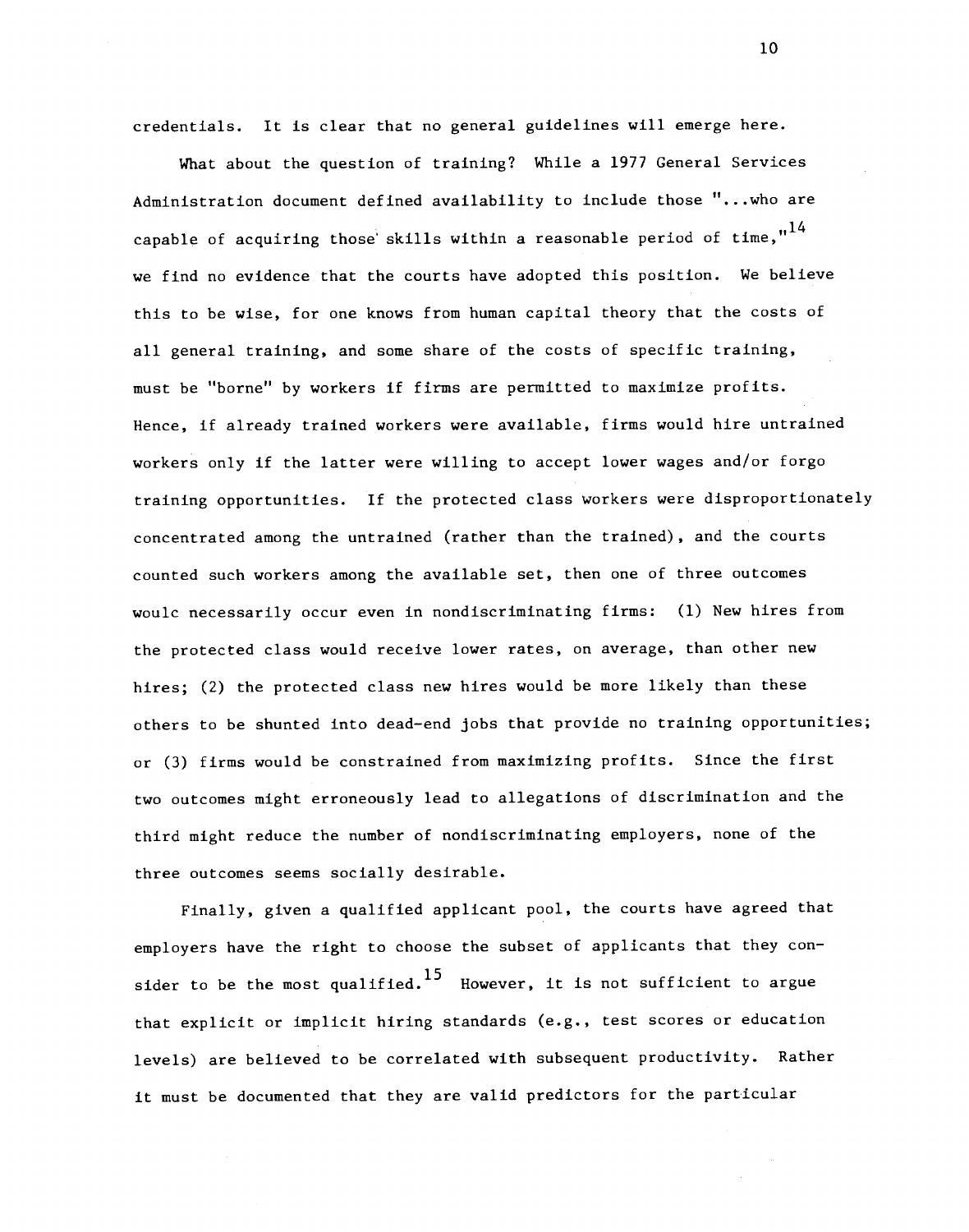employer. Put another way, although a variety of economic theories (human capital, screening, neo—Marxian) all suggest that increased education is associated with increased productivity, in the absence of explicit evidence that such an association exists at a particular firm, the courts appear to be unwilling to accept evidence on differences in mean education levels between protected group and other applicants as a justification for differential hire rates between the two groups.<sup>16</sup>

#### IV. Policy Issues

Hiring employees can be conceived of as a two—step procedure. Applicants are first generated, and then employees are selected from among the applicants. We examine each step below (in reverse order) within the context of legal policy issues.

# A. Selection Criteria

The Supreme Court<sup>17</sup> has enunciated the general rule that a plaintiff has made a prima facie case of discrimination by showing that a selection device has a significant disparate impact on race or sex (i.e., the ratio of those passing to those taking the test differs significantly by race or sex). Once a prima facie case of discrimination has been established by the plaintiff, the burden shifts to the defendant to show that the business practice giving rise to the disparate impact grows out of a business necessity. The Supreme Court has also emphasized the validity of inferring discrimination if the overall selection ratios of the firm (those hired divided by those applying) are significantly different by race or sex.<sup>18</sup> The importance of showing disparate outcomes has been a key factor in stimulating the use of statistical methods and economic theory in discrimination cases involving the hiring process.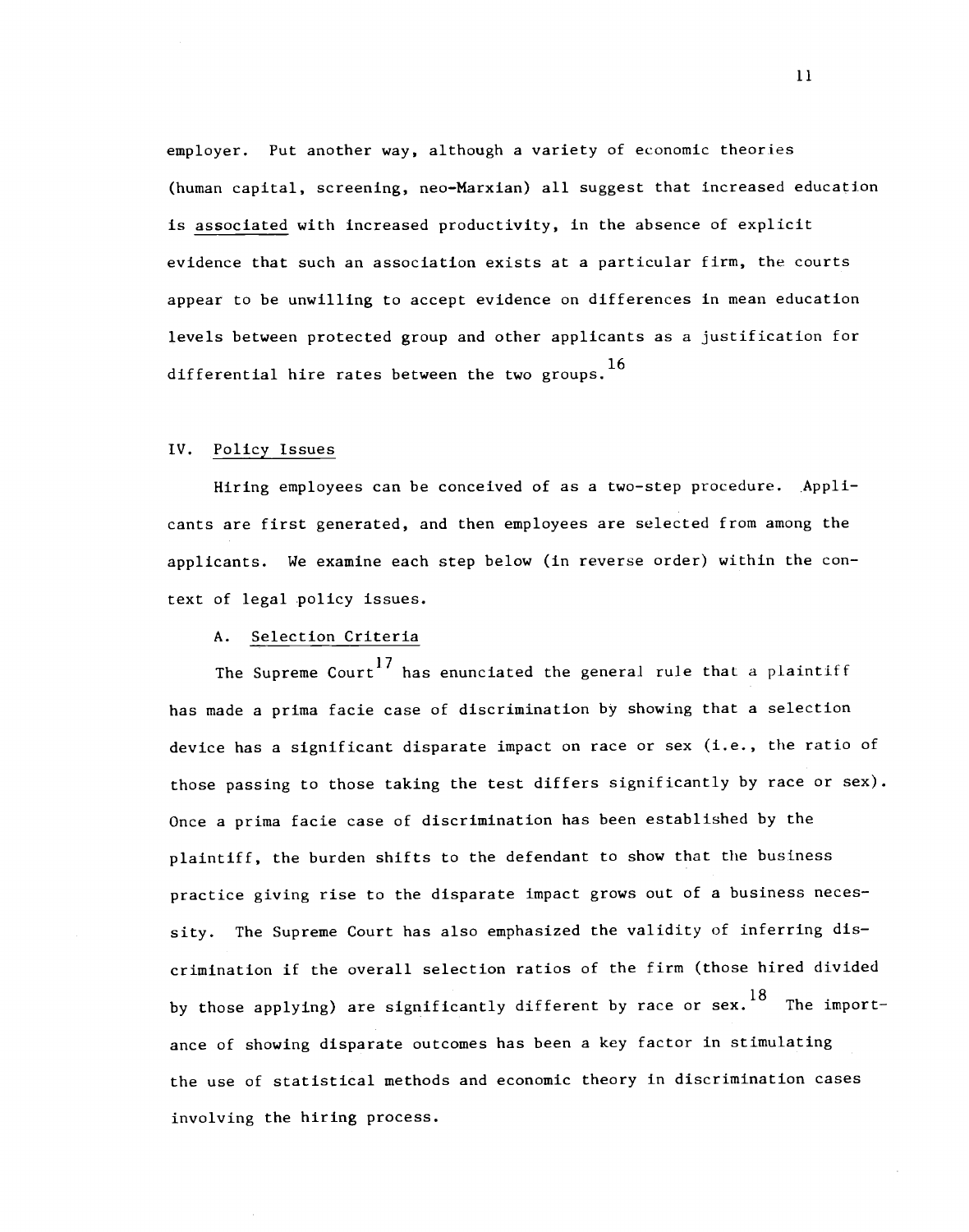A statistical issue raised by the disparate impact standard is how to measure the "significance" of any differences in hiring ratios. The courts have considered criteria of statistical significance in some areas, focusing on hire rates being different at the .05 level of significance or being at least two to three standard deviations apart.<sup>19</sup> In other cases, they have considered (but not always accepted) a standard of whether protected class applicant hire rates are at least eighty percent of the hire rate of other applicants.  $20$ 

There are well-known deficiencies with both of these approaches. The focus on statistical significance makes it difficult to prove evidence of disparate impacts in situations where there are a small number of observations, either because an employer has done proportionately little hiring or its workforce is small in size. The "eighty percent" rule is arbitrary and is not grounded in any analytic framework. Nonetheless, it seems clear that the criteria ultimately chosen should involve issues of both statistical and quantitative significance. One senses, for example, that hire rates for a large employer of .49 for minorities and .50 for nonminorities which are statistically significantly different should not be taken as strong evidence of disparate impact.

Given that statistical significance is difficult to infer when samples are small, that arbitrary standards can be disputed, and that a finding of "disparate impact" leads to a finding of discrimination only in cases where selection standards cannot be shown to be job—related, it seems that courts will inevitably be drawn into the issue of judging firms' hiring criteria. It would thus appear difficult for courts to sidestep the evaluation of hiring procedures by looking just at hiring outcomes.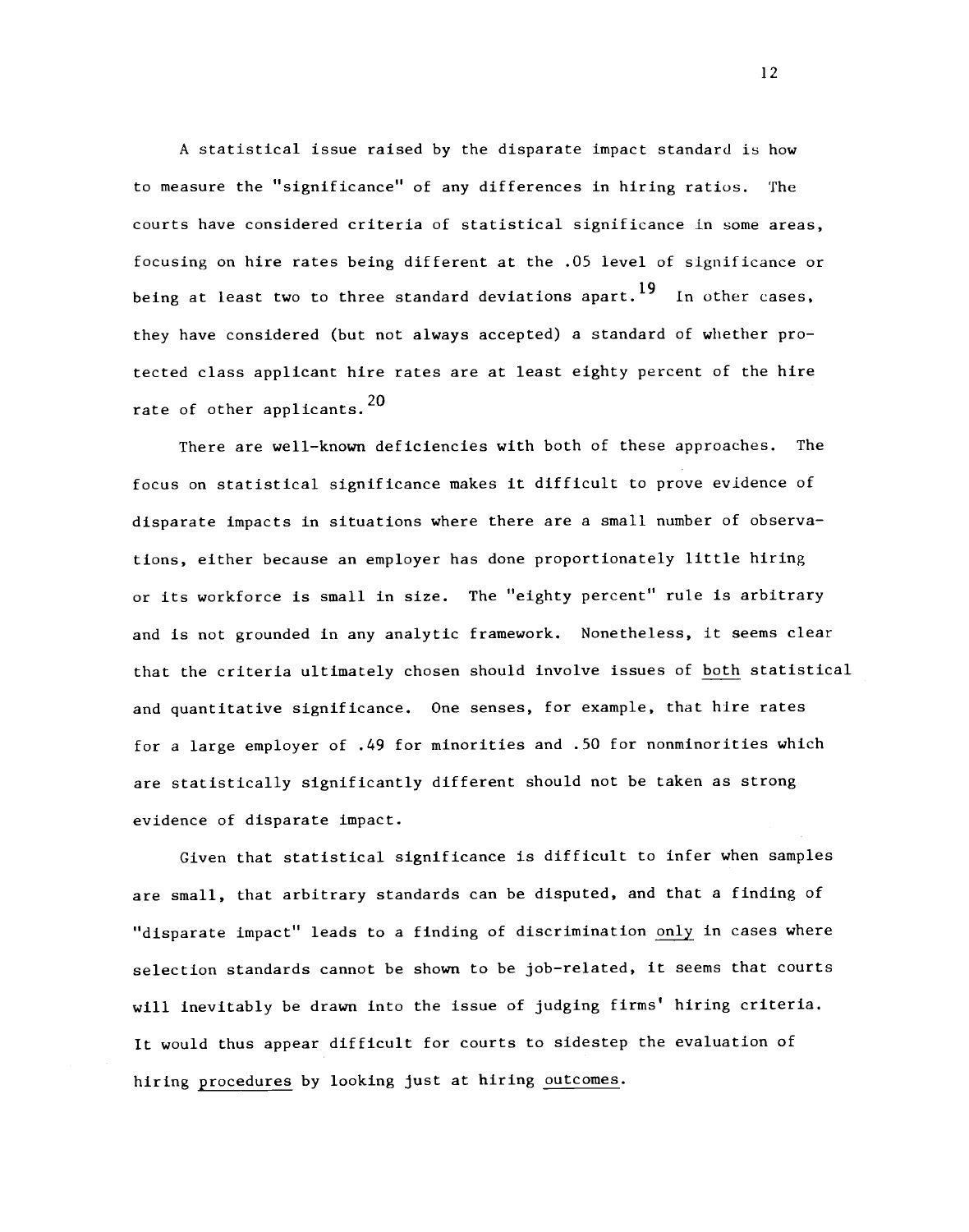## B. Actual vs. Potential Applicant Pools

A firm that appears to apply nondiscriminatory hiring criteria to its applicants may in fact employ methods of recruiting applicants that are discriminatory in intent or effect. For this reason, the courts have sometimes been reluctant to accept a firm's actual applicant flow as the basis for judging the fairness of selection procedures; estimates of the potential applicant flow it faces thus enters the picture.

If data on the actual applicant flow to a firm are available, the courts appear to have concluded that it is preferable to use such data rather than estimates of potential applicant flows, provided that the representation of protected group members in the former is equal to or exceeds their representation in the latter.  $21$  However, if actual applicant flow data are distorted by application procedures, recruitment practices, or other actions that discourage protected group members from applying, potential applicant flow data may be preferred.<sup>22</sup> This seems to almost reduce to the rule "use the type of applicant flow data that yields the highest representation of protected group members." There are two major flaws with this rule.

First, were "potential availability" accurately estimatable, a standard of actual or potential availability, which ever is higher, would create a goal that cannot be attained in the aggregate. The reason is simple: to the extent that actual availability exceeded expected availability in any firm, the aggregate goal would exceed the number potentially available.

More importantly, however, it seems clear from our review of both theory and evidence that factors affecting the availability of potential applicants to a particular firm can be highly specific. Thus, while estimates of expected availability can be obtained from a careful count and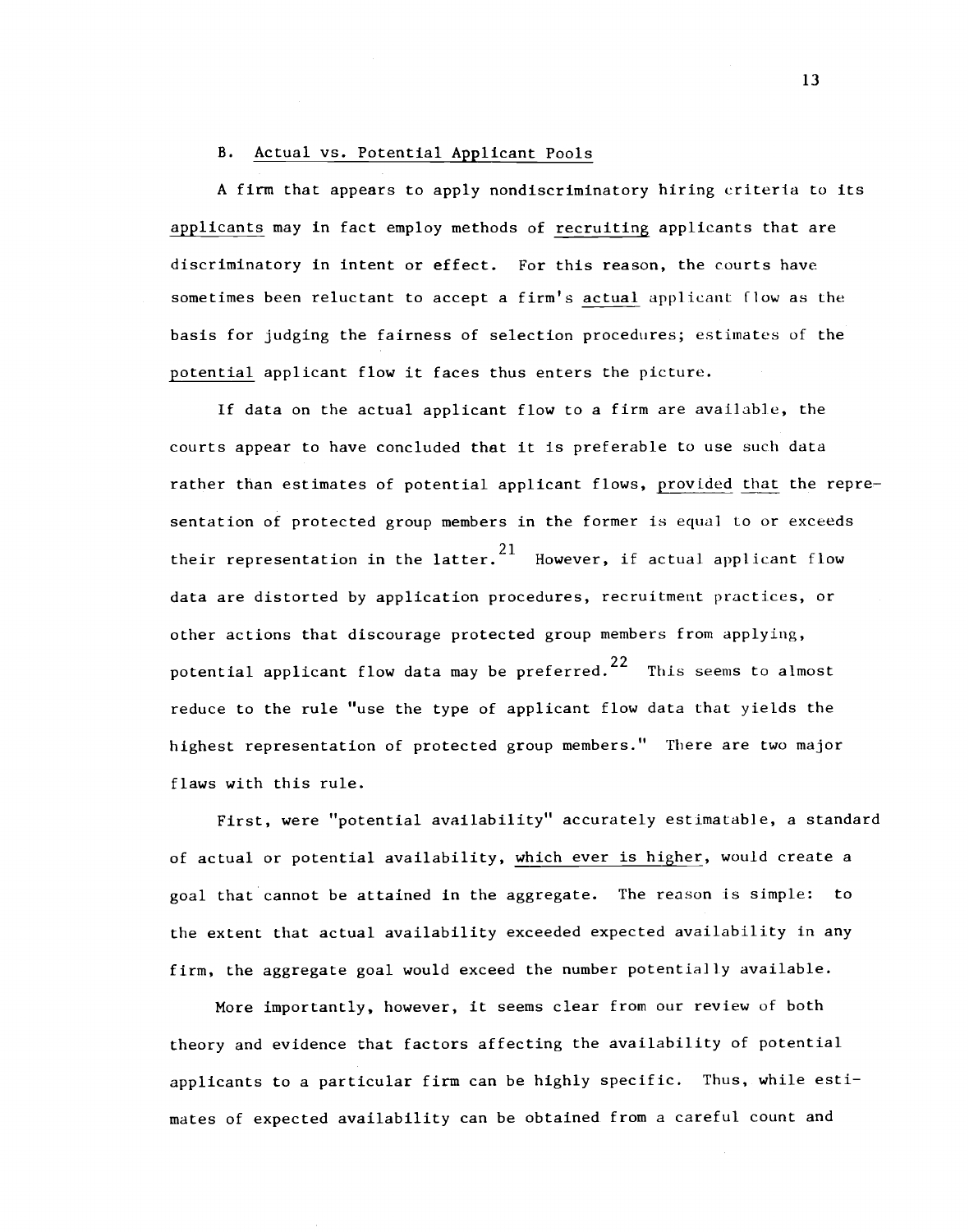weighting of various workers in the labor market, a specific firm will usually be able to point to aspects of its training or recruiting policies, compensation packages, or skill needs that make it atypical. It appears to us that comparing actual to potential applicant flows for purposes of finding "disparate impact" will often involve quite legitimate disputes. A logical extension of the judicial standard applying to hiring criteria would seem to involve the following: If a firm's actual applicant flows from protected classes are below those expected, the firm is permitted an attempt to demonstrate that the totality of its recruitment procedures (including its location and its compensation package) serve the purpose of business necessity. Once again, it appears to us impossible for the courts to circumvent the need to judge a firm's policies or procedures by looking only at outcomes.

Unfortunately, court judgments on whether a firm's policies are nondiscriminatory presents an issue of profound importance. Suppose two plants are located side—by—side in a suburban location, but one pays a high wage that attracts black applicants from the central city and the other does not. Should a court be permitted to order the lower—wage firm to raise its wage? Should a high—wage firm that attracts white suburban applicants despite being located in the central city be told to reduce its wage to increase the proportion of black applicants? Should courts make similar judgments about a firm's fringe benefit package or its reasons for relocating a plant? Courts are now allowed to make judgments about the business necessity of a firm's hiring criteria, so perhaps a logical extension of this power is judicial intrusion into matters of compensation levels, fringe benefit packages and location policy. It is a step, however, fraught with serious implications for a market system.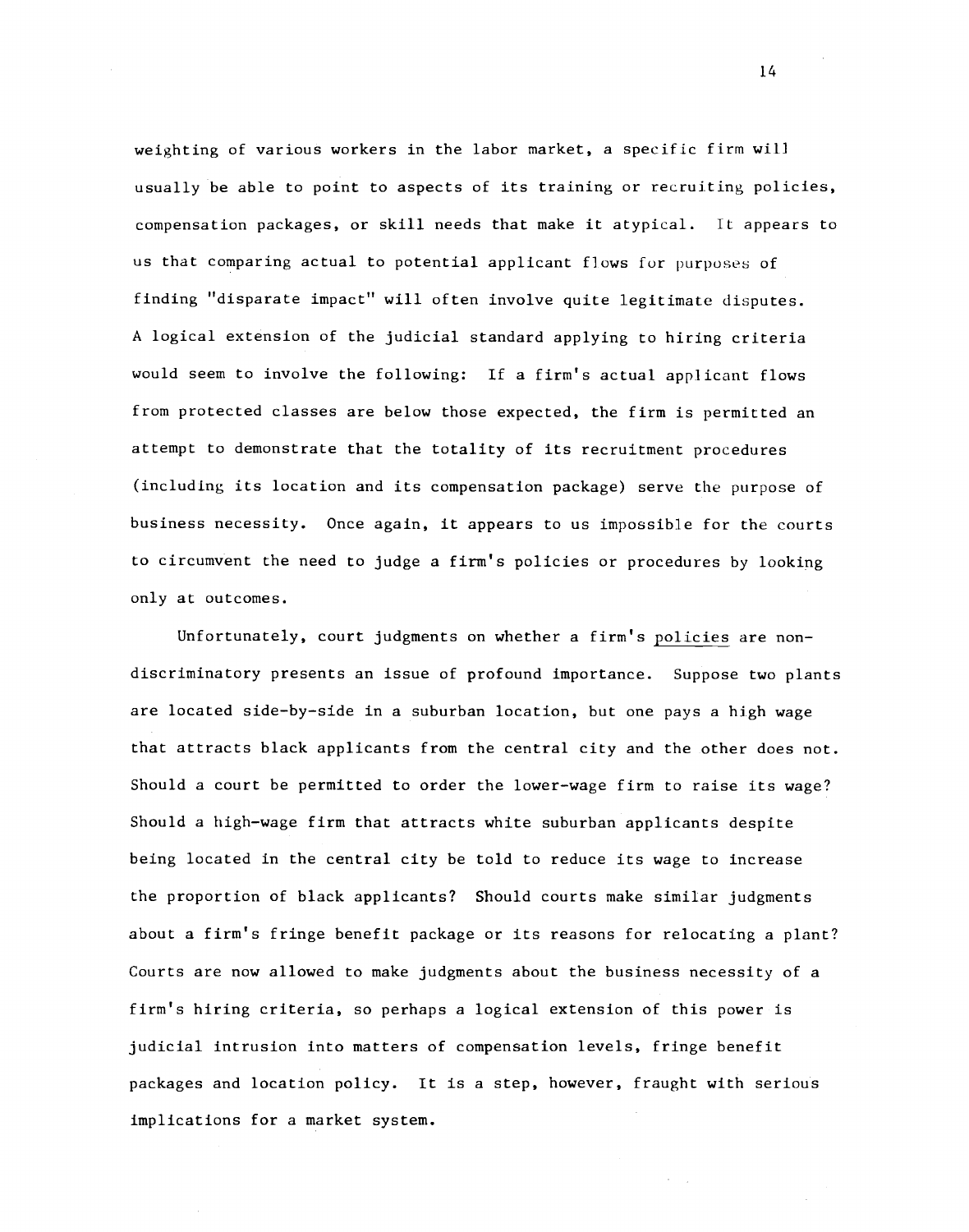#### References

- Donald Atwater, Richard Niehaus, and James Sheridan, "Labor Pool for Antibias Program Varies by Occupation and Job Market," Monthly Labor Review 104, September 1981, 43—45.
- Donald Atwater and James Sheridan, "Assessing the Availability of Non—workers for Jobs," Human Resource Planning, December 1980, 211-218.
- David Baldus and James Cole, Statistical Proof of Discrimination (Colorado Springs, Col.: Shepard's Inc., 1979).
- Michael Borus, "Willingness of Youth to Work," Journal of Human Resources 17, Fall 1982.
- Ronald Ehrenberg and Robert Smith, Modern Labor Economics: Theory and Policy (Scott Foresman and Co., 1982).
- David Eliwood, "The Spatial Mismatch Hypothesis: Are There Teenage Jobs Missing in the Ghetto?" (paper presented at the NBER Conference on Minority Youth Unemployment, Cambridge, Mass., August 1983).
- Robert Flanagan, et al., Perspectives on Availability (Equal Employment Advisory Council, Washington, D.C., 1977).
- Joseph Gastwirth and Sheldon Haber, "Defining the Labor Market for Equal Employment Standards," Monthly Labor Review 99, March 1976, 32—36.
- ---------, "Specifying the Labor Market for Individual Firms," Monthly Labor Review 101, August 1978, 26—29.
- General Services Administration, Contract Compliance Manual (Washington, D.C., 1977).
- Sheldon Haber, "The Mobility of Professional Workers and Fair hiring," Industrial and Labor Relations Review 34, January 1981, 257—264.
- Harry Holzer, "Black Youth Nonemployment: Duration and Job Search" (paper presented at the NBEF, Conference on Minority Youth Unemployment, Cambridge, Mass., August 1983).
- Frank Krzystofiak and Jerry Newman, "Evaluating Employment Outcomes: Availability Models and Measures," Industrial Relations 21 (Fall 1982, 277—292.
- Richard Lester, Reasoning About Discrimination (Princeton University Press, 1977).
- Frank Morris, Current Trends in the Use and Misuse of Statistics in Employment Discrimination Litigation, 2nd ed. (Equal Employment Advisory Council, Washington, D.C., 1978).
- Albert Rees and George Schultz, Workers and Wages in an Urban Labor Market (Chicago: University of Chicago Press, 1970).
- Barbara Schlei and Paul Grossman, Employment Discrimination, 2nd ed. (Bureau of National Affairs, Washington, D.C., 1983).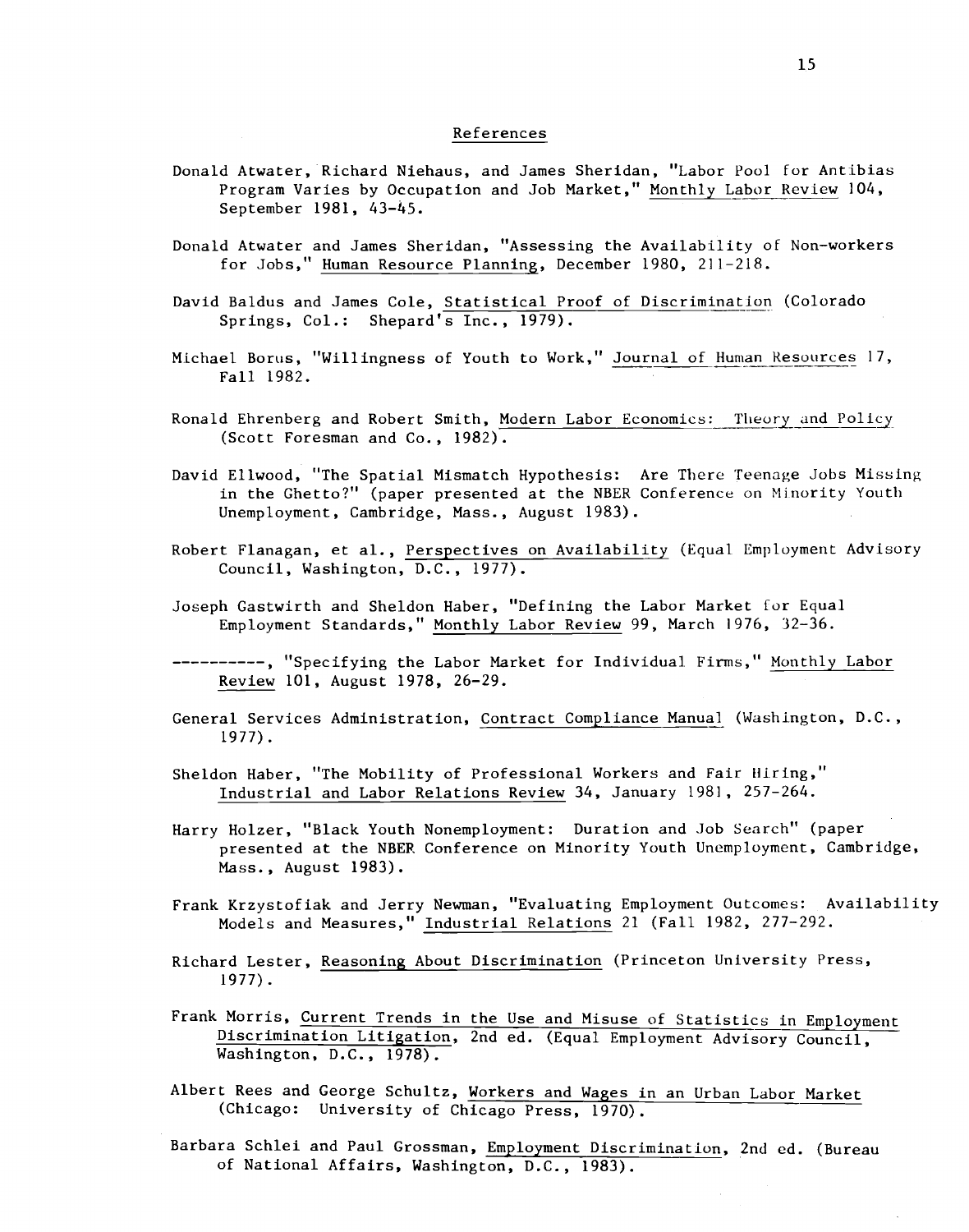#### Footnotes

1. See Griggs v. Duke Power Company, 401 U.S. 424 (1971) or Taylor v. Safeway Stores, 524 F.2d 263 (loc., 1975).

2. On the use of actual commuting patterns, see Detroit Police Officers Assoc. v. Young, 452 U.S. 938 (1981), and Drayton v. City of St. Petersburg, 477 F.Supp. 846 (M.D. Florida 1979). On the use of reasonable expected commuting patterns, see ABROV v. Black and Decker Mfg. Co., 439 F.Supp. 1095 (D. Maryland 1977), and EEOC v. North Hills Passauant Hospital, 466 F.Supp. 783 (W.D. Pa. 1979).

3. See EEOC v. duPont Co., 445 F.Supp. 223 (D. Delaware 1978), Smith v. Union Oil of California, (D. California 1977), Louisville Black Police Officers v. City, 511 F. Supp. 825 (D. Kentucky 1979), Gay v. Waiters Union, Local 30, 489 F. Supp. 282 (N.D. Cal. 1980), and Markey v. Fenneco Oil Co., 635 F.2d 497 (5th Cir. 1981).

4. See, for example, Timkin Co. v. Vaughan, 413 F.Supp. 1183 (N.D. Ohio 1976).

5. For evidence on commuting time differentials by race and sex, see David Eliwood (1983), and the citations included there, and Albert Rees and George Schultz (1970).

6. Barbara Schlei and Paul Grossman (1983), p. 1362.

7. See, for example, Quigley v. Braniff Airways, Inc., 85 F.R.D. 74 (N.D. Tex. 1979). Haber (1981) suggests a methodology that takes spacial mobility patterns into account when computing availability data for national markets, but to our knowledge it has not been adopted for use in actual cases.

8. For example, Teamsters v. United States, 431 U.S. 324 (1977).

9. See, for example, EEOC v. duPont Co., Smith v. Union Oi1, Detroit Police Officers Assoc. v. Young, supra, and Reynolds v. Sheet Metal Workers Local 102, 498 F.Supp. 952 (D.D.C. 1980).

10. See, for example, Hazelwood School District v. U.S., 433 U.S. 299 (1977), Croker v. Boeing Co., 437 F.Supp. 1138 (1977), EEOC v. Radiator Specialty Co., 610 F.2d 178 (4th Cir. 1979), and EEOC v. United Virginia Bank, 615 F.2d 147 (4th Cir. 1980).

11. See Donald Atwater and James Sheridan (1980) and Atwater, Richard Niehaus and Sheridan (1981).

12. For evidence on white/nonwhite reservation wage differences for teenagers, see Harr Hoizer (1983) and Michael Borus (1982).

13. See the citations in footnote 10.

14. General Services Administration (1977), p. 9.